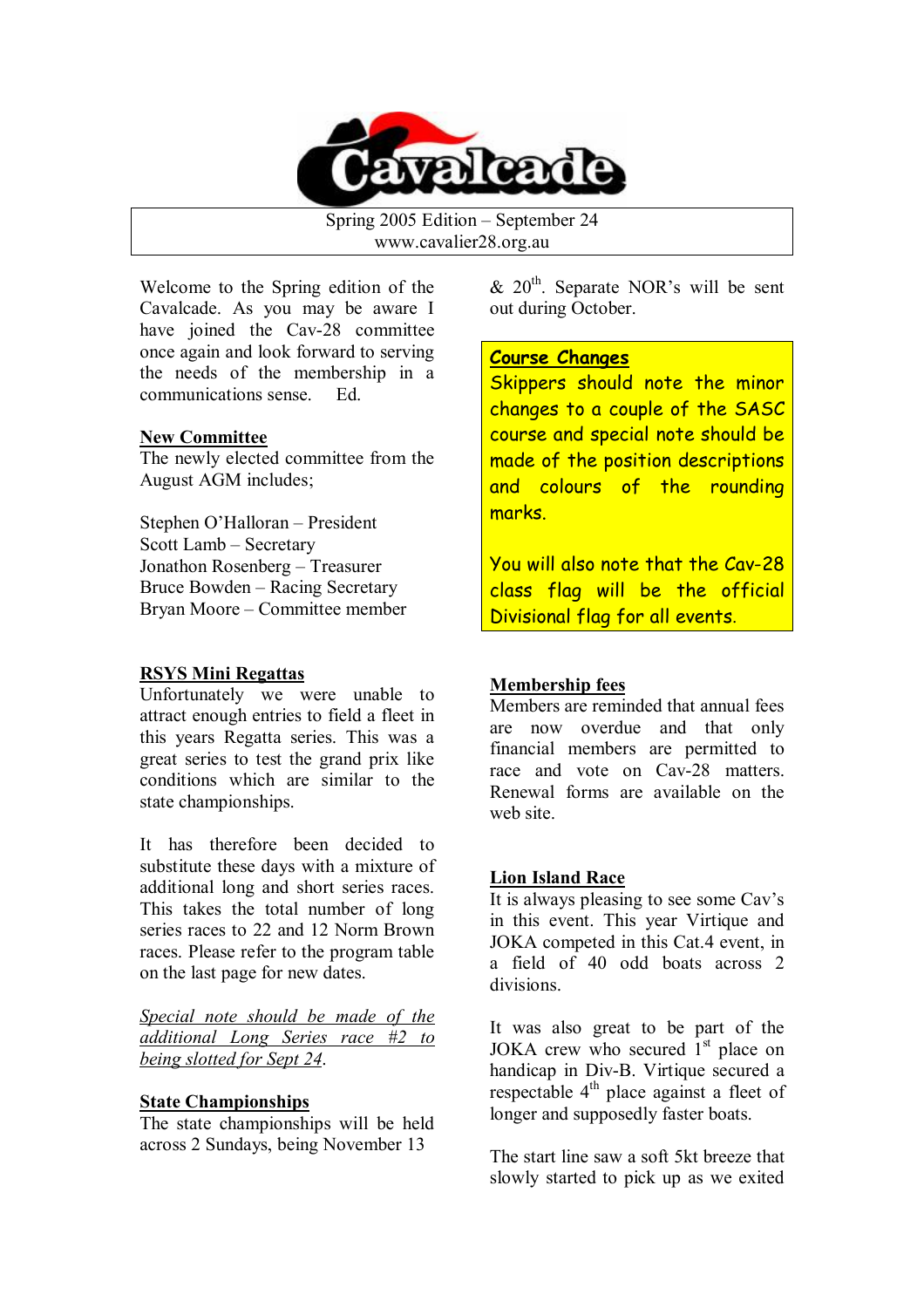the heads. The NW breeze was very fickle and saw a lot of parked boats off south head. After leaving the heads the off shore breeze picked up to a steady 15kts from the NE, perfect conditions for a Cav with a full main and #1 headsail.

The new location of the Lion ls rounding mark 1nm south of Lion Island saw many leading boats sail 2nm more than they needed. It certainly pays to read the SI's before the event.

The run home had a sea state like a washing machine. Reaching with the kite produced a better speed albeit a little extra distance. Another great and enjoyable days sailing.

#### **Sail Specifications**

If you have followed the minutes from the AGM, you will have noticed that the issue of headsails has still not been resolved to a satisfactory position.

Under the constitution, the association is able to appoint an official measurer to assist in adjudicating over the issue. The Committee have agreed to seek the services of such a suitably qualified person to brief on this matter. More details will be sent out to members accordingly.



Many Thanks to Cec Williams (JOKA 3608) for this handy contribution to DIY diesel maintenance.

**Is your Diesel giving you trouble?** Is it hard to start?, Are the engine revs.constant when idling or do they vary slightly (also evidenced by a change in pitch of the idling sound )? These symptoms may be due to a small amount of air occluded in the fuel system. This needs to be removed by "bleeding " the system.

1. The most common point for the air to collect is at the injectors and this is the easiest area to treat. You need to locate the high pressure fuel line leading from the high pressure pump to each injector. This will be a metal pipe (not flexible tubing).Each pipe will be secured to the injector by a nut (probably about Metric 17 for the small engines on our boats).

2. You should use the correct sized spanner (rather than an adjustable wrench) to loosen this nut about half a turn. Before proceeding make sure your are wearing some form of eye protection and have a rag ready to collect purged fuel.

3. Now have somebody crank the engine (with the battery).You will find fuel spitting from the loosened connection. Crank for about five seconds only and then tighten the nut (while the engine is still cranking).Immediately you do this the engine should burst into life, so make sure you don't have any loose clothing near any moving parts.

4. You should repeat this procedure on the other injectors—and repeat the whole process if the first try does not remedy the problem.

For fuel systems with a lot of entrapped air, such as occurs when you have run out of fuel, or replaced the filter in your fuel line (WHEN WAS THE LAST TIME YOU DID THIS?) then it is necessary to carry out the aforementioned procedure at all other accessible points in the fuel system commencing from the fuel filter and working your way through to the injectors. The first and usually the one and only point will be at the outlet of the high pressure pump.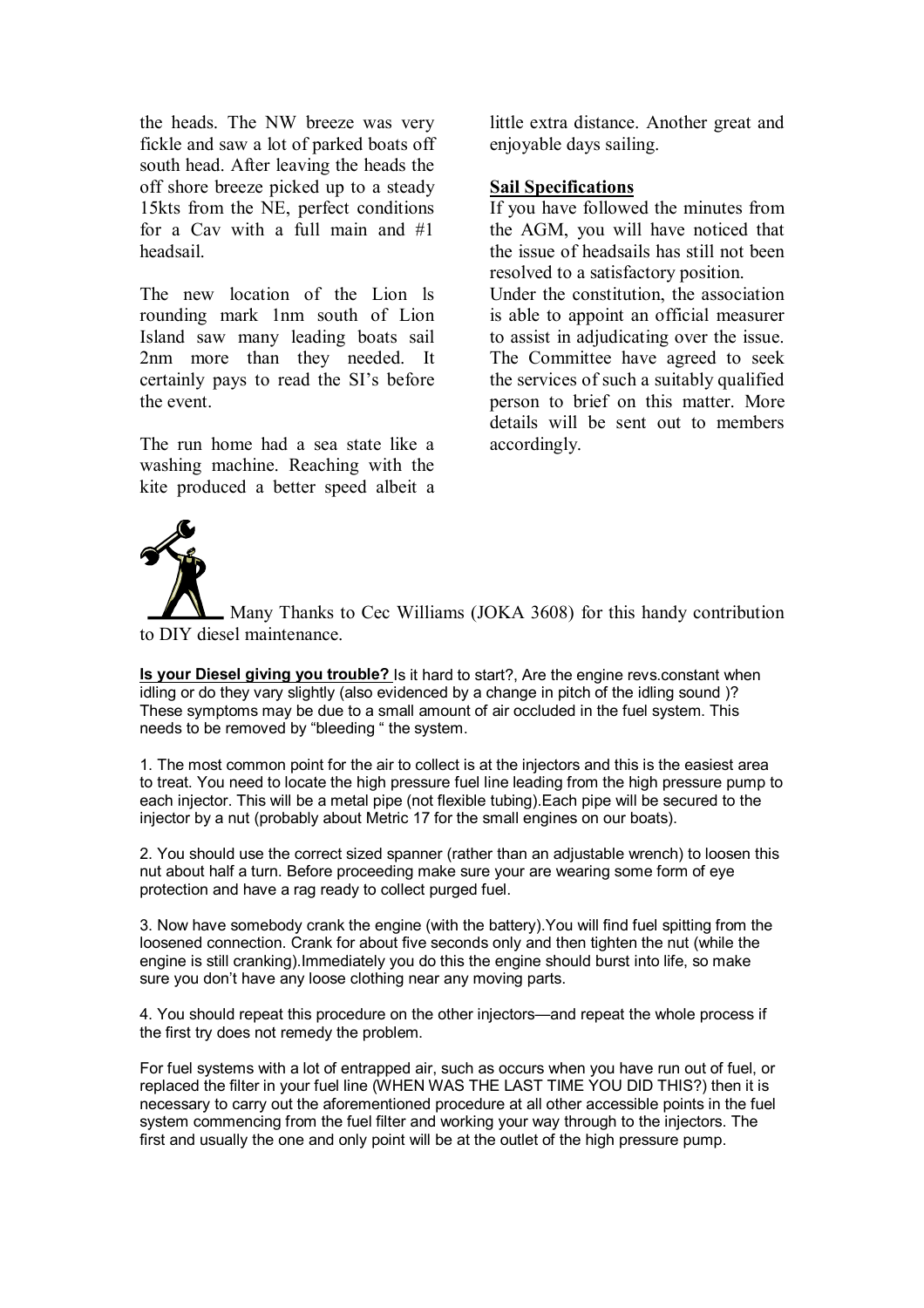You should practice this bleeding process before you really get into trouble. There is no problem in just cracking the nut while the engine is running at full revs. You will immediately notice a reduction in revs and the engine may even cut out (if you are bleeding too much fuel).If the engine continues to run retighten the nut to restore engine revs. If the engine cuts out, crank the engine and tighten immediately. Have fun.

#### www.cavalier28.org.au

You may have noticed on the masthead of this edition a reference to the Web site. The site is now operational with additions being made all the time to make this an interactive site for members and crews. Some other features that will be planned links to other sites, racing programs and results, chat page, trader boat and much more.

# **Racing Program**

- · **Australia Day race** I will once again be trying to encourage a fleet of at least 5 boats so that we can race as a class in the harbour event. Winners pick up their medallions at a Town hall function.
- · **Sydney Harbour Championships.** – Mar 4+5 '06. This will be an event hosted by MHYC. There will be no club racing for anybody

this weekend as this forms part of the Harbour Week of activities. Again we will be trying to establish a cav-28 Class event. See www.??? For more details.

· **GFS Twilights** – Your committee has agreed to sponsor a trophy for the Greenwich Twilight series and are currently in discussion with the club to make this a reality. This is in recognition of the 8 odd Cav's that compete each week. The Cav's will still race in the white division but results pulled out separately for the series. Stay tuned.

Best wishes to Geoff Lucas who takes off for the Laser Masters World Champs to be held in Brazil in October.

 $0-0-0-0-0-0-0-0-0-0$ 

Well that's it for now. Thanks for taking time out to read this edition. Suggestions and contributions are most welcome. My contact details are as follows;

Bryan.moore@genrx.com.au Mob. 0427-774-114 AH (02) 9420-1394 Fx (02) 9420 -1403

See you all on the water,

Bryan Moore.

*NB. Check out Pg 4 for the updated racing program.*